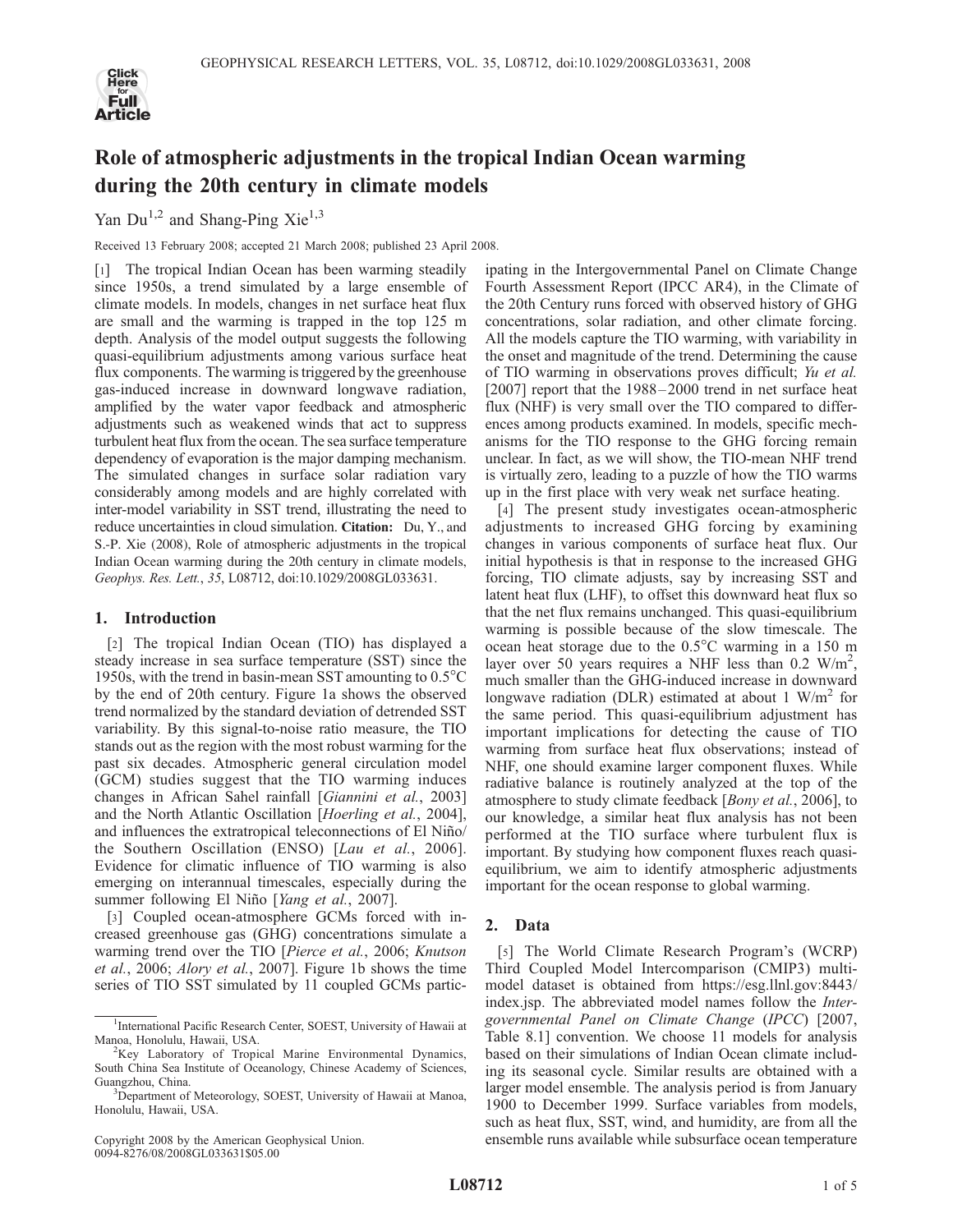

Figure 1. Observed and simulated SST trend. (a) Ratio of the trend to the standard deviation of the detrended yearly SST in ERSST observations for 1947 December–2007 November. (b) SST deviation (°C) from the 1900-04 mean in ERSST and 11 coupled models, averaged over the TIO basin  $(40^{\circ} - 120^{\circ}E, 20^{\circ}S - 20^{\circ}N)$ . For each model, the ensemble mean of the CMIP3 20th century runs is shown. A 10-year low-pass filter has been applied.

is from only one ensemble member of each model except the MIUB model, which has no subsurface temperature available. We use the extended reconstructed SST (ERSST) [*Smith and Reynolds*, 2004] for observations.

### 3. Surface Heat Flux Adjustment

[6] Surface heat flux consists of four components: solar radiation, net DLR, sensible and latent heat fluxes. Latent heat flux (LHF), in particular, may be cast as

$$
Q_E = \rho_a LC_E W[q_s(T) - RH \cdot q_s(T - \Delta T)], \tag{1}
$$

where  $\rho_a$  is surface air density, L the latent heat of evaporation,  $C_E$  the transfer coefficient, W surface wind speed,  $q_s(T)$  is the saturated specific humidity following the Clausius –Clapeyron equation, RH surface relative humidity, T is SST, and  $\Delta T$  the sea minus air surface temperature difference. Changes in both atmospheric conditions—such as wind speed—and SST can cause LHF to vary. Thus LHF may be decomposed into atmospheric forcing and oceanic response. The latter arises from the SST dependence of evaporation and may be cast as a Newtonian cooling term by linearizing  $(1)$ ,

$$
Q'_{EO} = \overline{Q_E} \left( \frac{1}{\bar{q}_s} \frac{d\bar{q}_s}{dT} \right) T',\tag{2}
$$

where the overbar and prime denote the mean and perturbation, respectively. The residual term  $Q'_{EA} = Q'_{E} - Q'_{EO}$  is due mostly to atmospheric adjustments in wind speed, RH, and  $\Delta T$ . The atmospheric forcing due to changes in wind speed, for example, may be obtained by linearizing (1) into  $Q'_{EW} = \overline{Q_E} \frac{\dot{W}'}{\overline{W}}$  $\frac{W}{W}$ , commonly known as the windevaporation-SST (WES) feedback [Xie and Philander, 1994]. By the same argument, changes in solar radiation and sensible heat flux are also considered as atmospheric adjustments.

#### 3.1. Inter-Model Variations

[7] Linear trends for the 100-year period are calculated using the least square method and averaged over the TIO

 $(40^{\circ}-120^{\circ}E, 20^{\circ}S - 20^{\circ}N)$ . Changes in NHF for the 20th century are so small in models (Figure 2a) that its trend is hard to detect in a time series plot like Figure 1b. The following two subsections investigate how various flux components reach a balance that leads to the robust SST warming. Our convention for flux is downward positive.

[8] Net DLR increases in all models by  $1.5-\overline{3}.3$  W/m<sup>2</sup>. Increased GHG concentrations enhance DLR from the atmosphere, warming the ocean. The ocean warming increases water vapor in the atmosphere, leading to a further increase in DLR. This water vapor feedback [Hall and Manabe, 1999] at the surface is apparently stronger than the increased upward longwave radiation due to the SST warming; the scattering of net DLR displays a positive correlation with SST. Thus, net DLR in the Indian Ocean is a positive feedback amplifying the GHG-induced warming. Note that this surface feedback is different from that measured by changes in radiative flux at the top of the atmosphere [Bony et al., 2006]. Inter-model correlation is suggestive but may not reflect accurately the physical relationship between variables examined.

[9] The Newtonian cooling (NtC) component of LHF is a linear function of and acts to dampen the SST warming, ranging from  $-2$  to  $-10$  W/m<sup>2</sup> among models (not shown). The atmospheric forcing (AtF) component of LHF is to warm the ocean, ranging from 3 to 7  $W/m^2$  (Figure 2d). The sensible heat flux trend is positive in all models (Figure 2e), clustered around  $0.5 \text{ W/m}^2$ , because of an air temperature trend slightly larger than that of SST. The origin of this differential warming between SST and air temperature needs further studies but radiative effects of increased GHG and water vapor probably contribute to the stronger warming in the atmosphere than ocean.

[10] A strong positive correlation between surface solar radiation and SST warming emerges among models (Figure 2b). At first glance, it may imply a positive feedback but increased SST usually causes convective cloud cover to increase over the warm TIO. Thus the inter-model correlation suggests that the spread in TIO warming is due chiefly to differences in the cloud response to GHG and aerosol forcing among models. Except CCCMA and CSIRO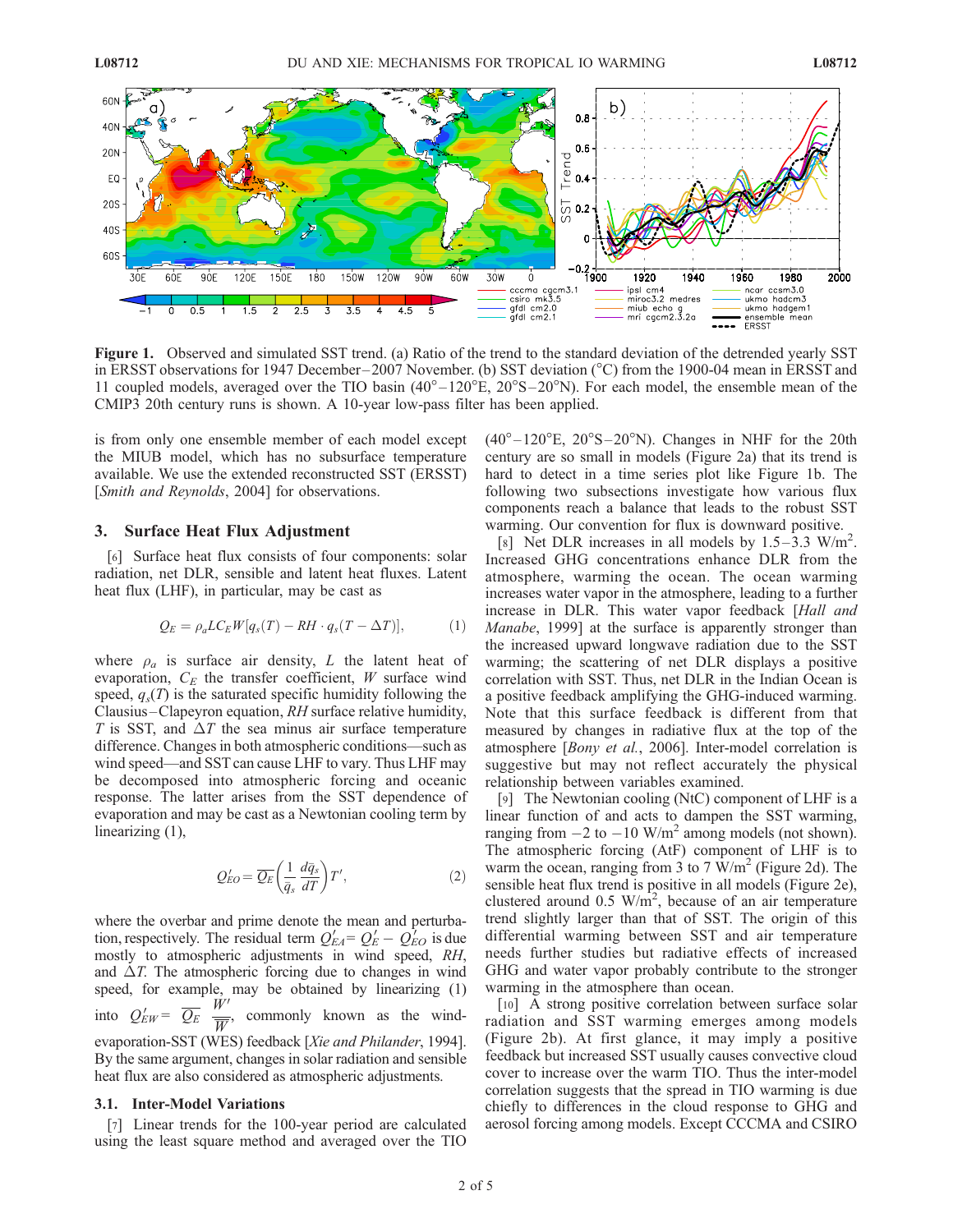

Figure 2. Scatter diagrams of changes in SST and surface heat flux components  $(W/m^2;$  downward positive): net surface heat flux (NHF), solar radiation (SR), net downward longwave radiation (net DLR), atmospheric forcing (AtF) component of the latent heat flux, and sensible heat flux (SHF). The change is defined as the linear trend for the 20th century. Different ensemble members for each model are presented with the same color and symbol.

models, the solar radiation trend is negative and acts to limit the TIO warming.

water vapor feedback, estimated to be 1.6  $W/m<sup>2</sup>$  using an observation-based empirical formula [Gill, 1982]

## 3.2. Ensemble Mean

[11] From an ocean mixed-layer point of view, the Newtonian cooling component of LHF represents the ocean response while all the other components are due to atmospheric forcing (including feedback). Figure 3 summarizes the forcing components and ocean response in multi-model ensemble mean. Net DLR is about  $2.5 \text{ W/m}^2$ , consisting of the GHG forcing and a feedback term due to changes in SST, water vapor and cloud. The latter is dominated by the



Figure 3. Linear trends in surface heat flux components. Each gray block presents the multi-model ensemble mean, along with the inter-model standard deviation in error bar. NtC stands for the Newtonian cooling component of the LHF, and other abbreviations are the same as in Figure 2. Net DLR includes the GHG forcing and water vapor (WV) feedback. The atmospheric forcing (AtF) component of the LHF is further decomposed into three terms due to the change in wind speed, air-sea temperature difference  $(\Delta T)$ , and relative humidity (RH).

$$
Q_L = 0.985 \sigma T^4 \left( 0.39 - 0.05 e_a^{1/2} \right) \left( 1 - 0.6 n_c^2 \right) \tag{3}
$$

where  $\sigma$  is Stefan's constant,  $e_a$  surface water vapor pressure,  $n_c$  cloud cover. The difference from the net DLR change yields a GHG forcing of 0.9  $W/m^2$ , similar in magnitude to direct radiative calculations [IPCC, 2007, Figure 2.23]. Solar radiation is a negative forcing at  $-1.6W/m^2$ .

[12] Atmospheric adjustments via LHF emerge as the dominant mechanism for the TIO warming: the atmospheric forcing component of LHF amounts to  $4.5 \text{ W/m}^2$  while the sensible heat flux contributes another 0.5 W/m<sup>2</sup>. At  $-5.7$  W/m<sup>2</sup> (Figure 3), the Newtonian cooling of LHF nearly balances all the forcing terms. As a result, NHF is weakly positive at 0.2  $W/m^2$ , in support of our initial hypothesis that the TIO warming is in quasi-equilibrium, with the atmospheric forcing and ocean response nearly in balance.

[13] We further decompose atmospheric forcing via LHF into components due to changes in wind speed,  $\Delta T$ , and RH. Over TIO, the decreased wind contributes about 2.5 W/m<sup>2</sup>. Atmospheric circulation in the tropics is predicted to slow down as tropospheric vapor increases at a faster rate than precipitation in response to global warming [*Held and Soden*, 2006]. Many studies assume that air-sea temperature difference and RH do not change in global warming, a good approximation for many purposes [Held and Soden, 2006]. At the surface indeed, RH increases only by 0.1%, and  $\Delta T$  by 0.04°C over the TIO. These seemingly small changes contribute a total of 2  $W/m<sup>2</sup>$  to the ocean warming, an amount comparable to the GHG forcing itself. Thus atmospheric feedback due to subtle changes in RH and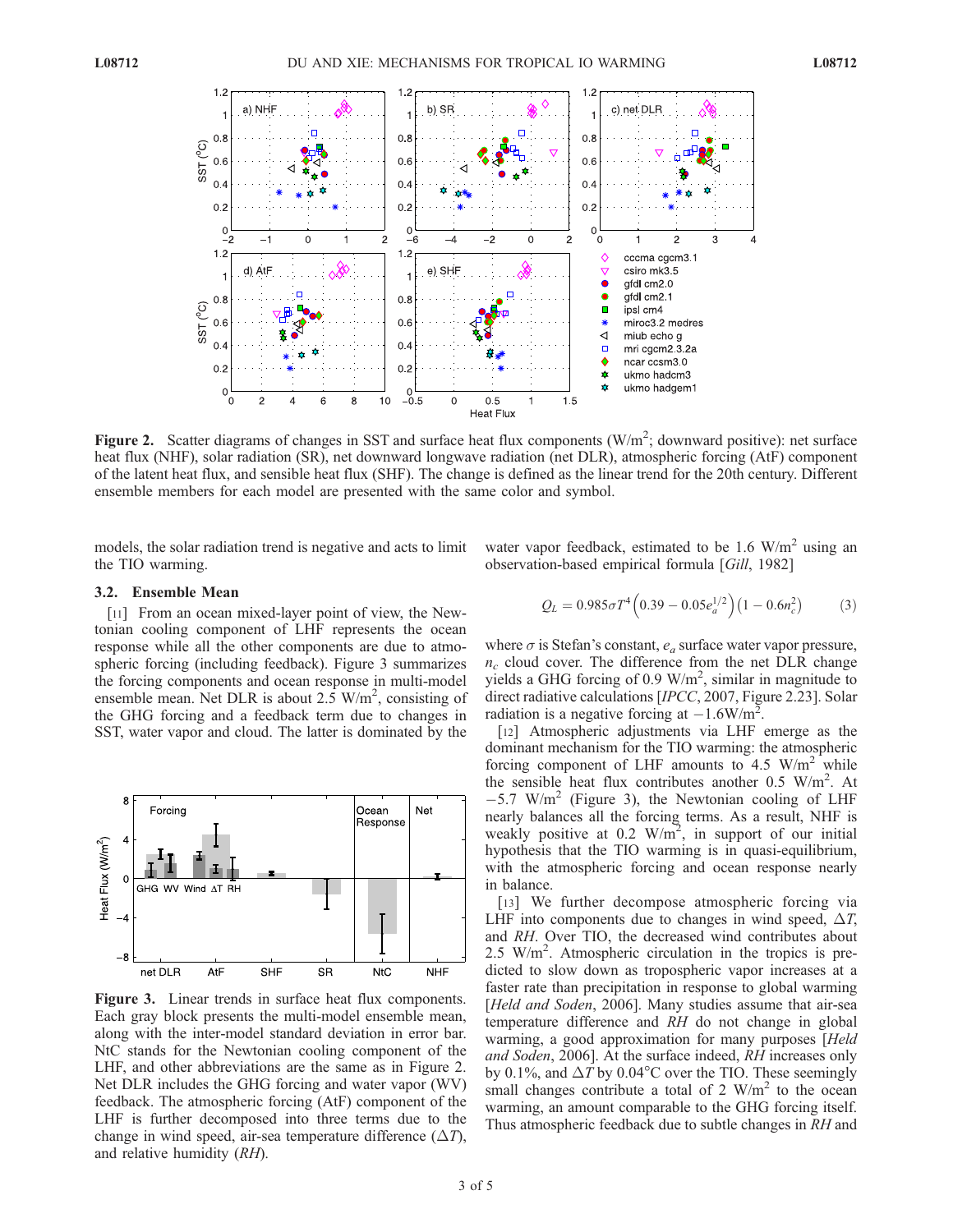

Figure 4. (a) Vertical structure of the 20th century temperature trend averaged over the TIO basin: 10-model ensemble mean (solid line), and the minimum and maximum among models (dashed lines). (b) Longitudedepth section of the temperature difference ( $\rm{^{\circ}C;}$  the zero contour in white) between last and first 20 years, averaged in  $(10^{\circ}S - 10^{\circ}N)$  and with 7 models that show common subsurface cooling in the eastern Indian and western Pacific Oceans.

 $\Delta T$  is not negligible in ocean heat budget, calling for further investigations into this overlooked feedback.

#### 3.3. Vertical Structure

[14] The trend of TIO basin-mean temperature displays a surface-trapped structure in models (Figure 4a). The warming drops by half at 125 m. The observed temperature trend for 1960–1999 shows an even sharper surface trapping, confined above 125 m over TIO [Pierce et al., 2006]. The surface trapped structure is consistent with small changes in NHF, which must be balanced by ocean advection and mixing. The surface trapped structure and small NHF changes suggest that the slab mixed layer is a good model for the basin-mean TIO warming during the 20th century but ocean circulation changes [Lee, 2004; Pierce et al., 2006] may have significant effects on sub-basin scale SST anomalies.

[15] The reduced surface warming in the eastern equatorial Indian Ocean, accompanied by a subsurface cooling, deviates from the slab ocean model in the majority (7 out of 10) of the CMIP3 models explored (Figure 4b). Subsurface temperature anomalies in the equatorial Indo-Pacific Oceans are consistent with the slow down of the Walker Circulation anticipated in a warming climate. The subsurface zonal dipole is reminiscent of the Indian Ocean dipole [Saji et al., 1999] and due to the relaxed westerly winds on the equator. A similar slow-down of the easterly winds in the equatorial Pacific relaxes the thermocline tilt there [Han et al., 2006]. These subsurface anomaly patterns over the equatorial Indo-Pacific in 20th century runs are similar to those derived from A1B scenario runs under much large GHG forcing [Vecchi and Soden, 2007], albeit with reduced amplitudes.

#### 4. Summary and Discussion

[16] We have investigated the mechanisms for the steady TIO warming in eleven CMIP3 models from a surface heat flux perspective. The results may be summarized in the

following sequence of adjustments. Increased GHG concentrations increase downward longwave radiation and warm the TIO. The resultant tropospheric moistening amplifies the SST warming via longwave radiation. The warming also increases surface evaporation, a damping that balances atmospheric forcing/feedback. Besides the Newtonian cooling that arises from the SST dependency of evaporation, surface LHF contains an atmospheric forcing component; relaxed winds and slight increase in surface relative humidity and stability act to reduce evaporation, helping amplify the TIO warming. In most models, solar radiation is a negative forcing that reduces the TIO warming. It displays a large inter-model variability, causing much of the spread in the magnitude of the SST warming among models.

[17] The NHF change is much smaller than the components discussed above, suggesting a first-order balance among GHG forcing, atmospheric adjustments, and the ocean Newtonian damping. Twice of net DLR, the atmospheric adjustment via surface turbulent heat flux is the dominant warming mechanism (Figure 3). Without this feedback, the warming under surface flux equilibrium would be substantially reduced; a much weaker Newtonian cooling of  $-0.9 \text{ W/m}^2$ , instead of  $-5.7 \text{ W/m}^2$  in CMIP3 simulations, would be sufficient to balance radiation fluxes.

[18] The LHF increase in the warming climate is much smaller than that expected from the Clausius-Clapeyron equation, with LHF/NtC =  $0.23$ . As surface evaporation balances precipitation on global average, the small LHF increase is consistent with a slower rate of increase in precipitation than specific humidity, a robust result among models that implies a slow down of tropical circulation [Held and Soden, 2006]. Our results show that relaxed wind, increased stability and RH slow the rate of LHF increase (Figure 3). The decomposition of global surface evaporation supports this conclusion (I. Richter, personal communication, 2007).

[19] The net flux change for the 20th century is only  $0.2$  W/m<sup>2</sup> in models, far below the detection limit of observations [Yu et al., 2007]. Consistent with the quasiequilibrium heat flux adjustments, the warming is trapped in the top 125 m in the TIO. To the extent that mixing with the pre-warming subsurface ocean weakens the surface warming, the weak coupling between the surface and subsurface ocean may explain why the observed SST warming since 1950s is most pronounced over the TIO (Figure 1a).

[20] **Acknowledgments.** We wish to thank J. Hafner and APDRC for maintaining the local database. This work is supported by the U.S. National Science Foundation, the Japan Agency for Marine-Earth Science and Technology, and the Chinese Academy of Sciences. IPRC/SOEST publication 517/7403.

#### References

- Alory, G., S. Wijffels, and G. Meyers (2007), Observed temperature trends in the Indian Ocean over 1960–1999 and associated mechanisms, Geophys. Res. Lett., 34, L02606, doi:10.1029/2006GL028044.
- Bony, S., et al. (2006), How well do we understand and evaluate climate change feedback processes?, J. Clim., 19, 3445-3482.
- Giannini, A., R. Saravanan, and P. Chang (2003), Oceanic forcing of Sahel rainfall on interannual to interdecadal time scales, Science, 302, 1027 – 1030.
- Gill, A. E. (1982), Atmosphere-Ocean Dynamics, 662 pp., Academic, New York.